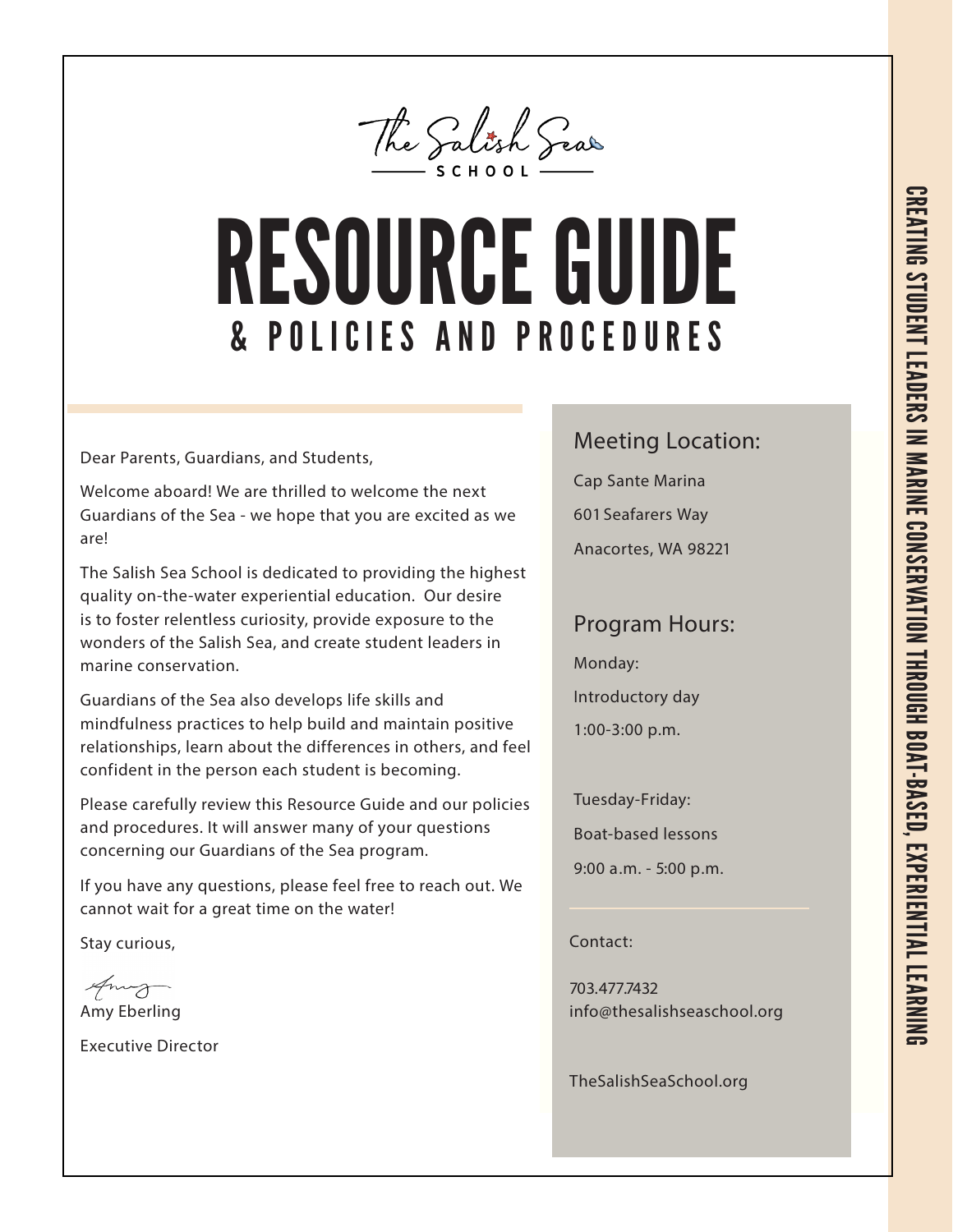## Mission

TO CREATE STUDENT LEADERS IN MARINE CONSERVATION.

## Vision

THE SALISH SEA S CHOOL DEVELOPS S TUD ENT LEADERS TO PR OT ECTAND TRANSFORM OUR OCEANS.

THIS PURSUIT IN CLUDES A COMMITTMENT TO LEADING STUD EN T S TO BECOME THEIR BE S T SELF.

## Values

CULTIV ATE CURIOSITY and learning through hands-on discovery

IGNITE PURPOSE through involvement in local research and citizen science

projects LIVE OUT ACTIV E HOPE through participation in environmental

service projects I NCORPORATE MINDFULNESS practices into one's daily life

CONNECT TO LEADERSHIP community

INSPIRE AND EQUIP life changing leaders in marine conservation

INSTILL RESPECT for oneself, others, and the planet

EN COURAGE SOCIAL RESPONSIBILITY

## Credo

STAY RELENTLESSLY CURIOUS.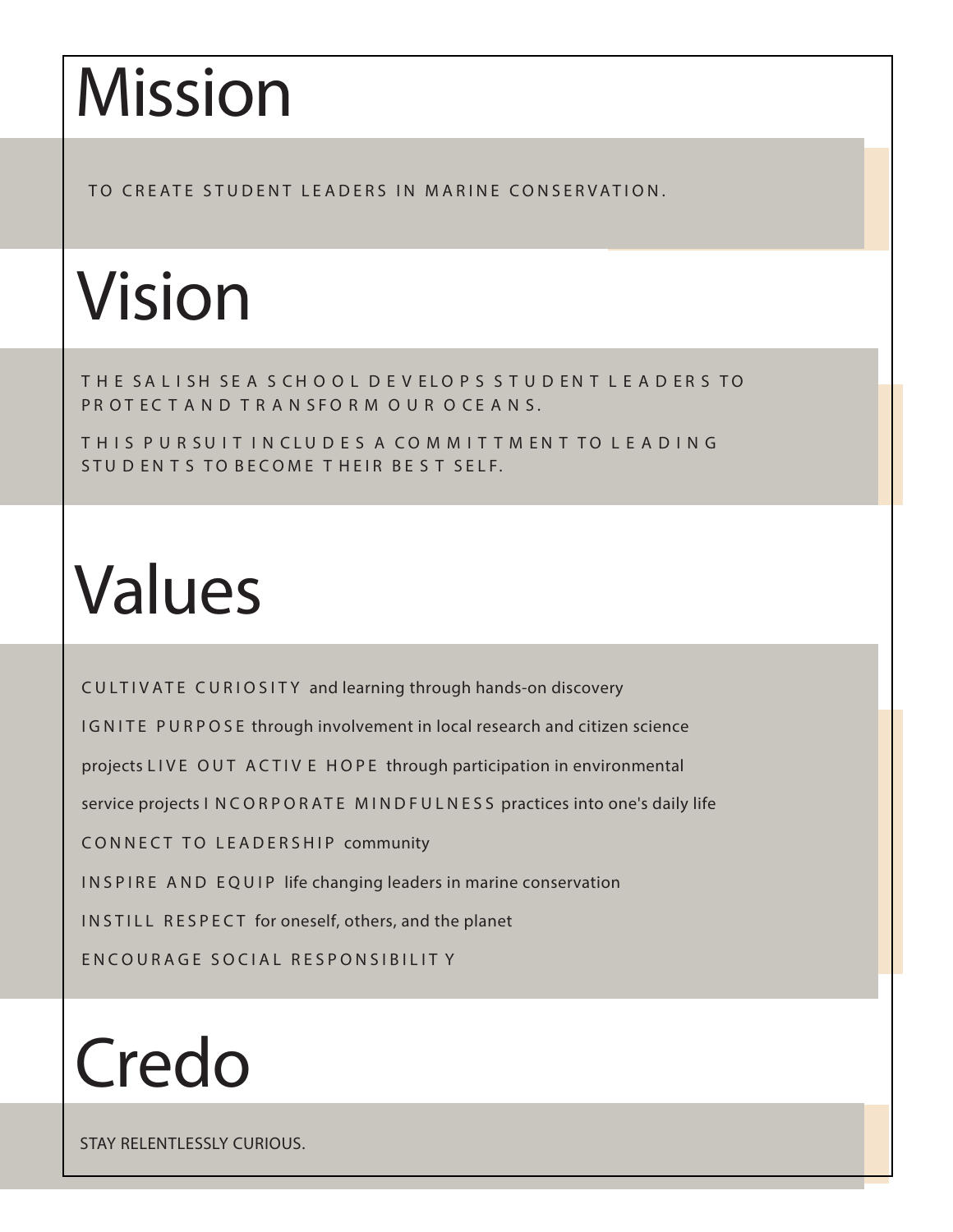# GENERAL INFO

### REQUIRED FORMS

Every student must have the following 5 forms completed by a parent/legal guardian in order to attend.

## 1. FORM A

Health Form & Health Care Authorization

## 2. FORM B

Medical release, waiver of liability, assumption of risk and indemnity, parental consent agreement, covid, and photo/talent release

## 3. FORM C

Getting to know the student and pre-program survey

### 4. LUNCH FORM

### Optional based on need:

### FORM D

Independent medication use form (Doctor'signature required)

## FORM E

Student discharge form (if applicable)

### Send the forms and remaining balance to:

The Salish Sea School P.O. Box 1901, Anacortes, WA 98221

### DAILY PROGRAM SCHEDULE

Due to constantly changing water and weather conditions, the day's program schedule, focus, and travel location is subject to change each day. If the weather is not conducive to go out on our vessel, we will take the ferry to Friday Harbor and visit the Center for Whale Research's Orca Survey Center. Please note our goal is to introduce students to the marine ecosystem on the water and local islands. Seeing whales is not the sole purpose of this program's curriculum nor ever guaranteed.

### **BIRTHDAYS**

We love to celebrate birthdays! If your child has a birthday while they are in the program, please let us know!

## THE SALISH SEA SCHOOL PERSONNEL

Our personnel are selected based on their character, leadership capabilities, and desire to be a positive role model and mentor to our students. They are mature, responsible, caring, enthusiastic, and committed to your child's positive program experience. The thorough staff training program ensures personnel are responsive to student's needs.

We look forward to making all students feel welcome and to build their confidence and independence to help meet their potential as they grow.

Let's make memories that last a lifetime!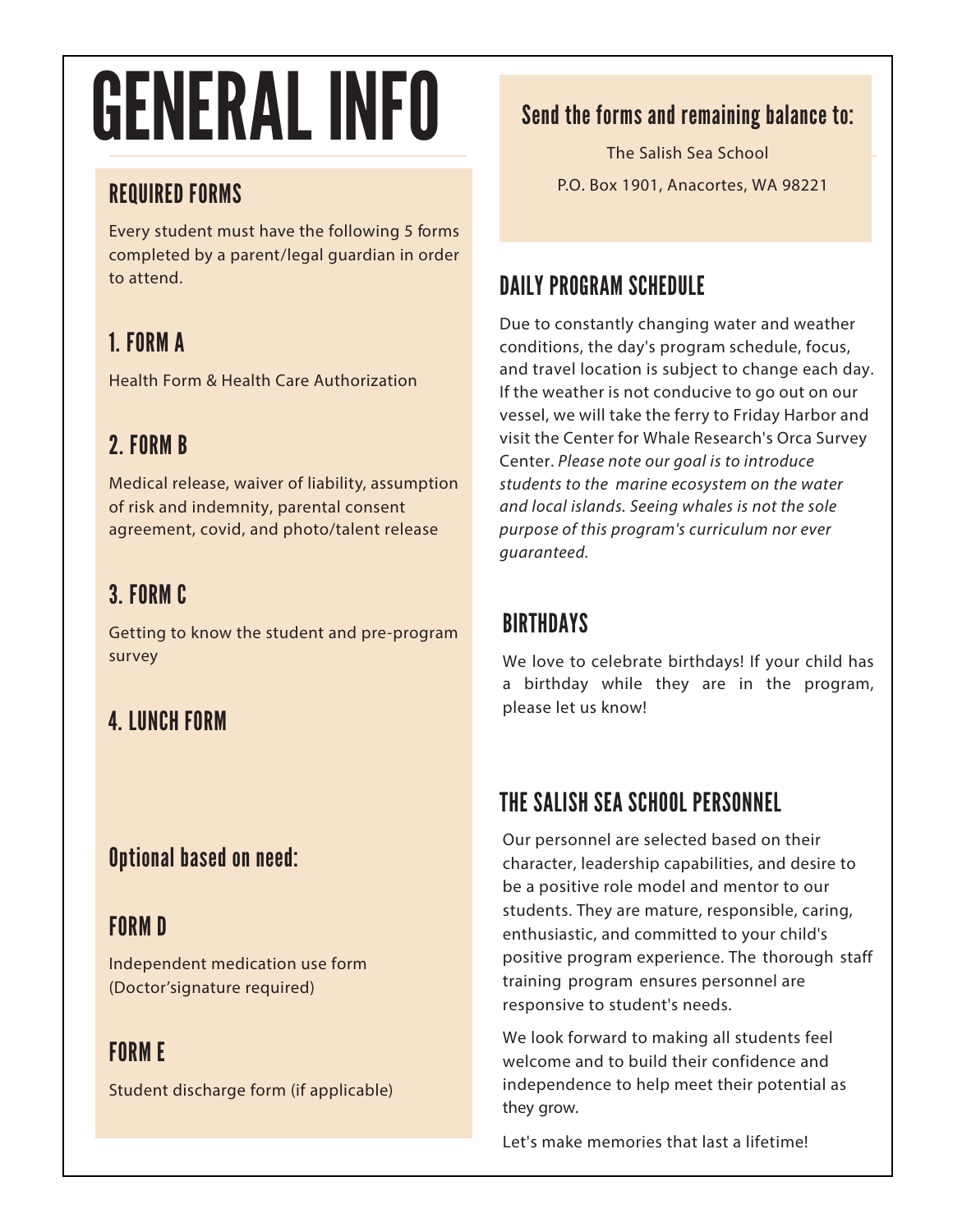#### FOOD

There is one well-balanced meal and one snack provided each day of the program. Each meal includes several options aside from the main course, with nutritious, fresh and local food being a focus. There are a variety of options based on dietary needs and restrictions. Please include this information on the "Student Health History Form" to ensure we meet your child's needs.

#### FEES AND CANCELLATION POLICY

In order to enroll in the program you must agree to these terms. **Initial enrollment deposit is nonrefundable, no exceptions will be made.** 

Final payment is due 60 days before the start of the excursion, or at the time of enrollment if it is within sixty days.

In case of dismissal due to poor behavior or voluntary withdrawal, there will be no refund.

The Salish Sea School's Guardians of the Sea program is an extremely high quality, tight margined program, with limited space. Therefore, once your student has registered for the program, exceptions to this policy cannot be made for any reason, including weather or personal emergencies. Please review the terms of our cancellation policy below.

#### AUTOMATIC SEND HOMES

In order to ensure that every student has a safe and amazing experience in the program, students found to be in violation of any of the items below will be sent home.

1. Possession or use of illegal or prescription drugs

2. Possession or consumption of alcohol

3. Possession or use of any kind of weapon, including martial art tools

- 4. Sexual activity
- 5. Tobacco use
- 6. Sneaking off
- 7. Threatening behavior or physical aggression

PARTICIPANTS WITH ACCOMODATIONS

The Salish Sea School is committed to providing programs and services accessible to individuals with needs for accommodations. Requests will be considered on a case-by-case basis. Please contact Amy at (703)-477-7432 or info@ thesalishseaschool.org at least 60 days before program start date to discuss how we may best accommodate your student's needs.

#### **GRATUITIES**

Please note that gratuities will not be accepted. Please consider providing the same experience to another child through a tax-deductible sponsorship of another student.

#### **REFUND POLICY**

**INITIAL ENROLLMENT DEPOSIT - non-refundable, no exceptions can be made**

**REMAINING BALANCE DUE 60 DAYS PRIOR TO SESSION.** 

#### **Cancellations:**

Cancellations between 31 and 60 days prior to session start date = \$300 fee from remaining balance Cancellations between 0 and 30 days prior to session start date = non-refundable, no exceptions. All cancellations must be submitted in writing and must be received in the above time frames.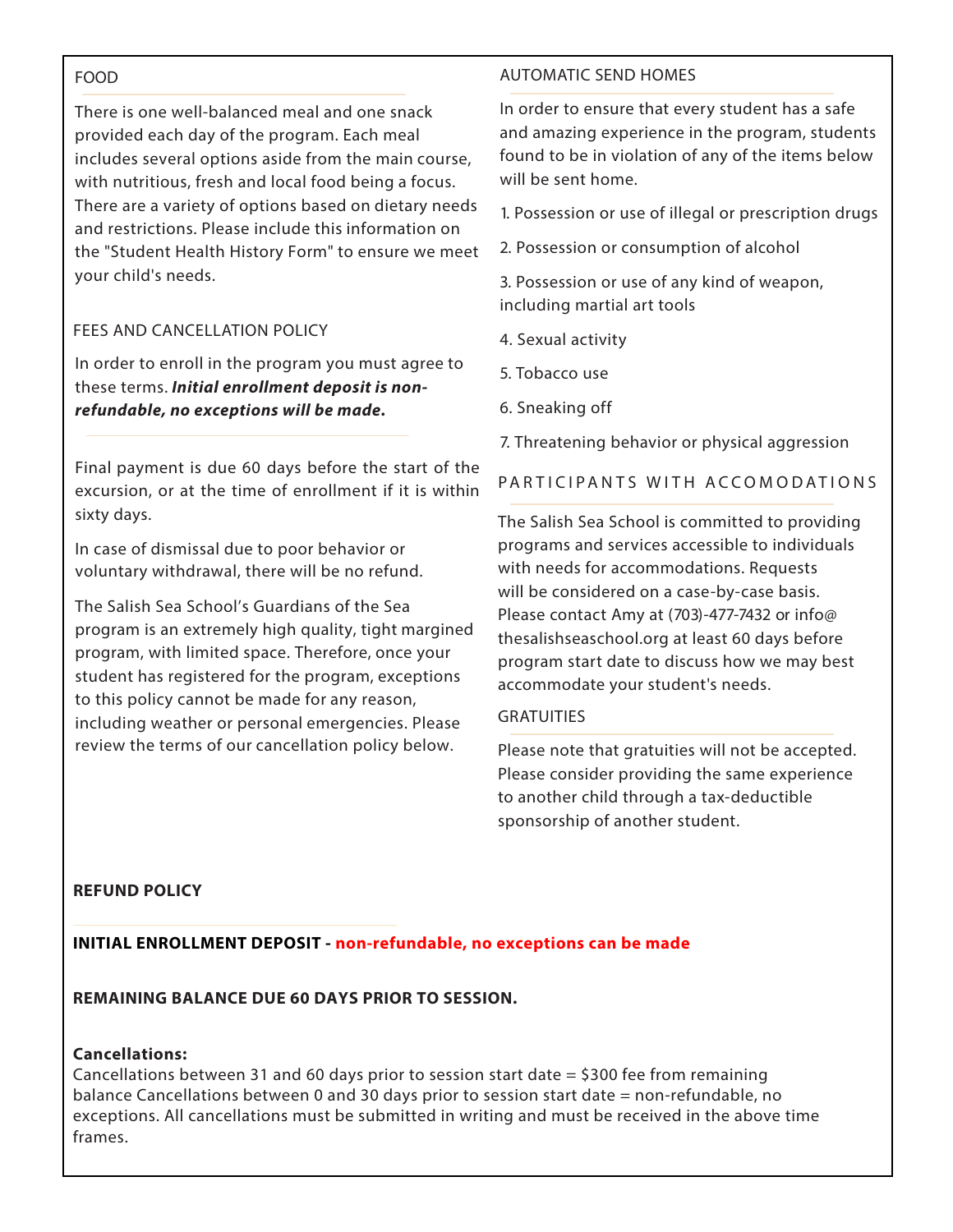## POLICIES & PROCEDURES

#### HEALTH FORMS

Students will NOT participate in program activities until all of their completed medical history, medical treatment and insurance authorization forms have been completed and delivered. We cannot accept students without these forms. YOUR CHILD CANNOT BE ADMITTED WITHOUT A COMPLETED AND CURRENT HEALTH FORM

#### INSURANCE

You, as the parent or guardian, are responsible for all medical costs incurred because of injury or illness during program participation. Please attach a copy of your insurance card (front and back) to the health form. Your child's family medical insurance will be submitted as the primary coverage in the event your child needing medical attention, treatment, or prescriptions.

#### CONCUSSION

Students will participate in a variety of physical activities while in the program. As with all physical activities, there is a chance that a student may receive a concussion. In the event that a student shows signs of a concussion, they will be evaluated and removed from activities until assessed by a medical facility.

#### MEDICAL TREATMENT

The Salish Sea School carries liability insurance only and does not provide health insurance. If a student requires medical care by a health professional, the parent/guardian is financially responsible.

The Salish Sea School or Marine Conservation Rentals, LLC (boat rental company) is NOT responsible for student medical expenses. You are responsible for providing us with the correct insurance and credit card information on your child's updated medical form.

In the event outside medical services are required including doctor, hospital services and medicine due to illness, all bills will be filed with the insurance card that you have provided for your child and the MasterCard or Visa number you have provided camp.

In case of injury, The Salish Sea School's personnel will take the necessary steps to ensure proper emergency care, which may include treatment by personnel for minor injuries, phoning you for instructions, calling local EMS providers, or transporting your child to a doctor or emergency care facility.

#### PARENTAL NOTIFICATION

It is very important that you provide us with complete emergency contact information.

If you are traveling, please list an itinerary and phone numbers where you can be reached. In the case of any injury that requires medical attention, we will make every attempt to contact you prior to treatment. In the event you cannot be reached, we will have on file your written authorization to treat an injury.

#### EMERGENCY PROCEDURE

In the rare event of a serious illness/injury the following procedures will be followed:

1. Contact 911.

2. Administer immediate first aid/ CPR.

3. Report incident to program coordinator, who will call parent/ guardian or emergency contact.

4. Transport to nearest hospital (if necessary).

5. File accident/medical report

If an emergency arises and you need to contact a child during camp, please call us at (703) 477- 7432.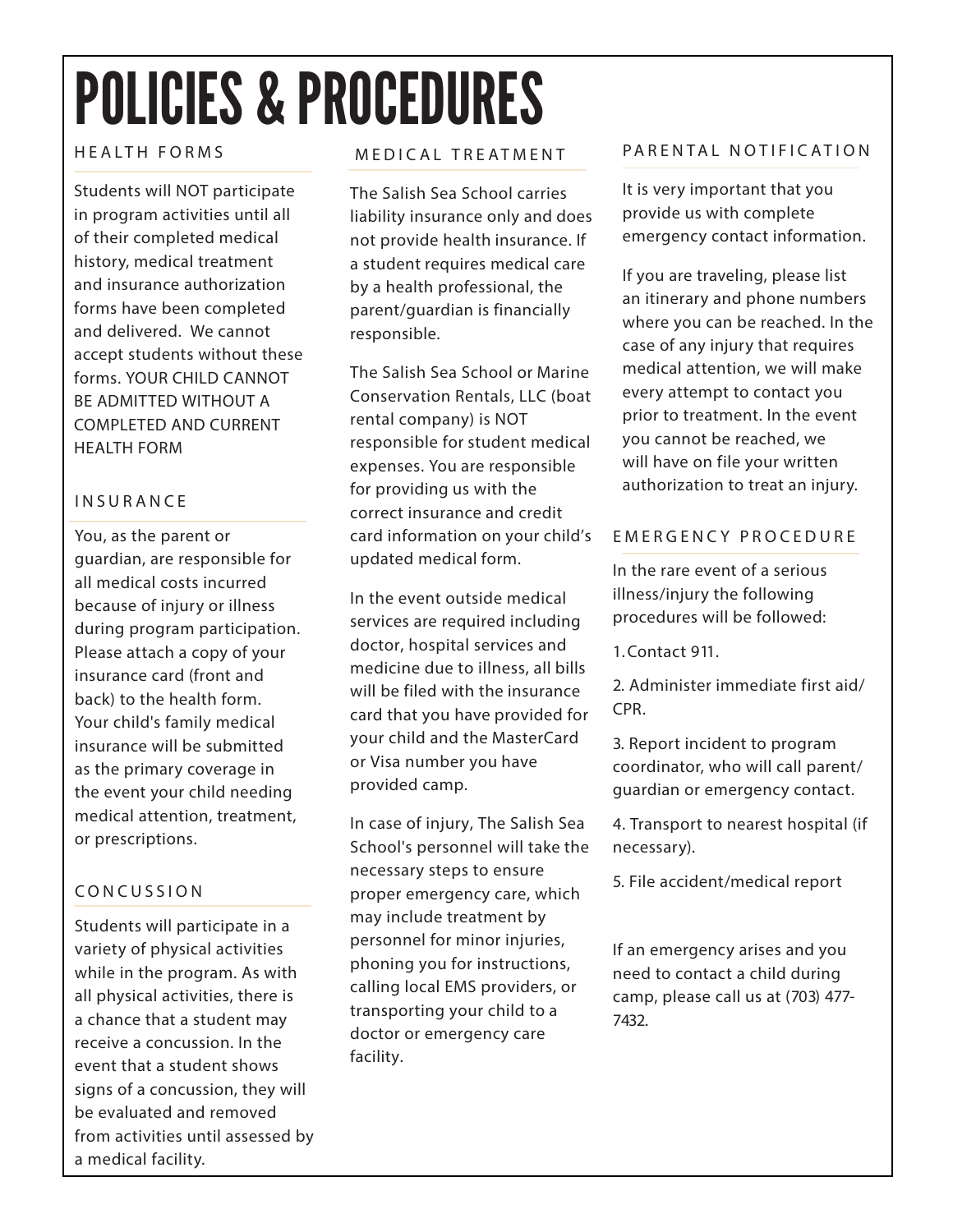#### STUDENT MEDICATION

Parents/guardians of participants needing to take prescription or over-thecounter medications during program hours must fill out the appropriate forms ("Provider parent permissions required for independent medication use and carry") before the start of the program.

Students need A SEPARATELY FILLED OUT FORM for each medication.

This will provide the necessary information and authorization for designated personnel to dispense medications at specified dosages and times.

Students needing to selfadminister medications for life-threatening conditions may hold onto their medications at the discretion of the parent/guardian.

All prescriptions must be current and medication MUST be in original containers with the student's name, prescribing physician, dosage and instructions for administering. If the dosage is different than indicated on the The following are stocked: Advil, package, a doctor's note and signature are required.

Non-prescription medications may be taken only under specific instruction from parent/guardian or physician.

#### ABSENCE/ILLNESS

Please keep all students not well enough to follow the day's activities at home. Students exhibiting the following symptoms: vomiting, fever, early cold, discharging eyes, stomach pain, active rash, diarrhea, sore throat and/or nausea will not be allowed on board.

Parents/guardians are responsible for notifying program personnel when a student will not be in attendance for the day.

The Salish Sea School will not prorate the cost of the program if a student is absent one or more days.

If a student exhibits signs of illness during the program, they will be kept comfortable while the parent/guardian/emergency contact is notified.

If no party can be reached and symptoms persist, the child's physician will be notified, and their directions followed.

OVER THE COUNTER (OTC) M EDI C A TIO NS

Please do not send any OTC medication with your child unless it has been discussed.

Tylenol, throat lozenges, antacid tablets, Pepto-Bismol, Robitussin, Benadryl, and a variety of first-aid ointments.

Any of these may be administered to treat minor illness according to the instructions on the label...

...If the illness is not resolved or symptoms intensify, parents are notified, and if necessary, the student is taken to the local health care facility. A full list of medications can be found on the "Student Health History Form."

#### BEHAVIORAL POLICY & E XPE C TATIONS

To maintain a safe and cooperative setting, The Salish Sea School has specific policies and limitations that govern our facilities, personnel, and the behavior of each participant.

It is important for us to provide positive, realistic expectations and guidelines for each student to ensure their success during the program. TSSS also has a strict policy regarding bullying. The atmosphere that is created during the program is intended to make all students feel physically safe.

If issues arise, we will work with your child to resolve them and will contact you to keep you informed of the situation. If necessary, we will contact parents/guardians and ask them to pick up their child if bullying or behavior issues are a continuous problem. Please note that refunds will not be given in such cases.

Respect the surrounding environment.

Respect program personnel and all other participants with us.

Respect yourself.

Have fun!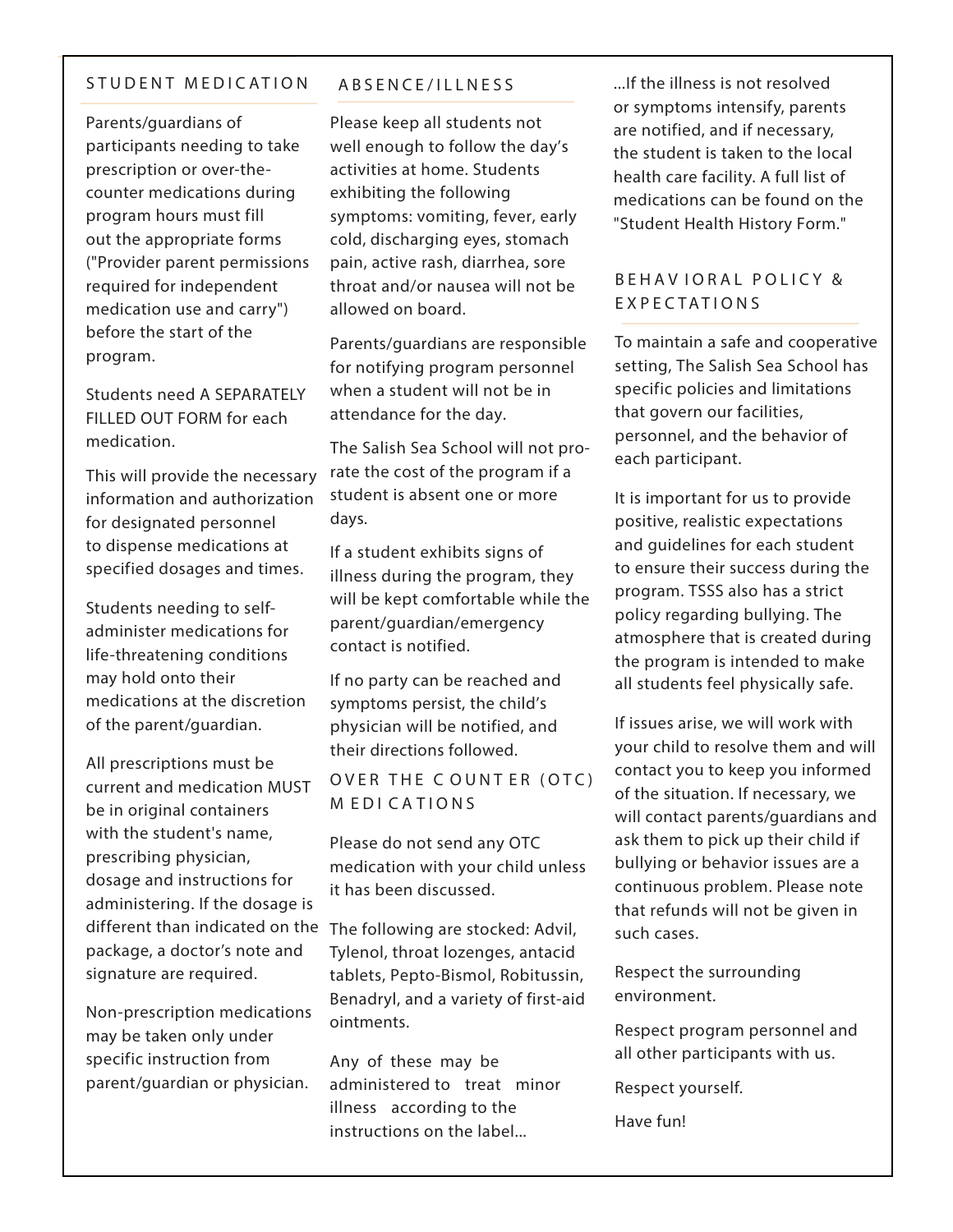## WHAT TO BRING

Guardians of the Sea is all about having fun, enjoying, and exploring the outdoors! As such, we strongly recommend that you do not wear clothing items that you would mind getting dirty or stained. Every effort is made to return clearly marked items that are left behind; however, after 30 days of unclaimed belongings, the items will be donated to charity. Please feel free to mark your layers with your name for an easy return.

There is limited space aboard the vessel, so please try to fit all personal belongings into one backpack.

#### 1. L A Y E R S

• Warm layers • Warm jacket • Rain jacket • Beanie **Gloves** • Baseball cap Wool socks • Closed-toe, comfortable, walking shoes • Please, no sandals

#### 2. R E - U S E A B L E **WATERBOTTLE**

It is important to stay hydrated during our outdoor activities.

Water will be available onboard for refills.

We strongly encourage reducing/limiting the use of single-plastics, so please do not purchase any singleuse, individual plastic waterbottles to bring aboard!

#### 3. SNACK S

• Healthy snacks

• Small snacks and lunch will be provided, but if needed, please bring additional ones.

We strongly encourage reducing/ limiting the use of single-plastics, so please use tupperware or reusable snack wrap.

#### 4. OTHER

Camera

Sunscreen

Chap-stick

Money for ice cream (only if we stop at Friday Harbor, which may not happen)

## WHAT TO LEAVE AT HOME

Part of the joy of this program is disconnecting from the hustle and bustle of every day life. Students will find days filled with outdoor fun activities, while making new friends, and learning all about The Salish Sea.

To help promote this we would like you to please note that the following items are not allowed:

Electronics: phones, radios, iPods, iPads, walkmans, 2-way radios, portable TV's, e-readers, laptops.

Weapons (Knives, hatchets, etc.), fireworks, drugs, and alcohol

Valuables: Please do not allow your child to bring any personal valuables or electronics to this program. Our facility, personnel, and staff will not be held responsible for items that become lost or broken.

#### CELL PHONE POLICY

Cell phones are not allowed to be used during the program. They will all be safely stored in a lock box on the vessel and available in the event of an emergency. You can take pictures on your phone, but no other apps will be allowed. If you, as a parent/legal guardian, need to contact your child during the program, please call TSSS personnel at 703.477.74332.

#### NON-DISCRIMINATION POLICY

The Salish Sea School makes all of its decisions without regard to race, religion, color, gender identification, sexual orientation, and national origin.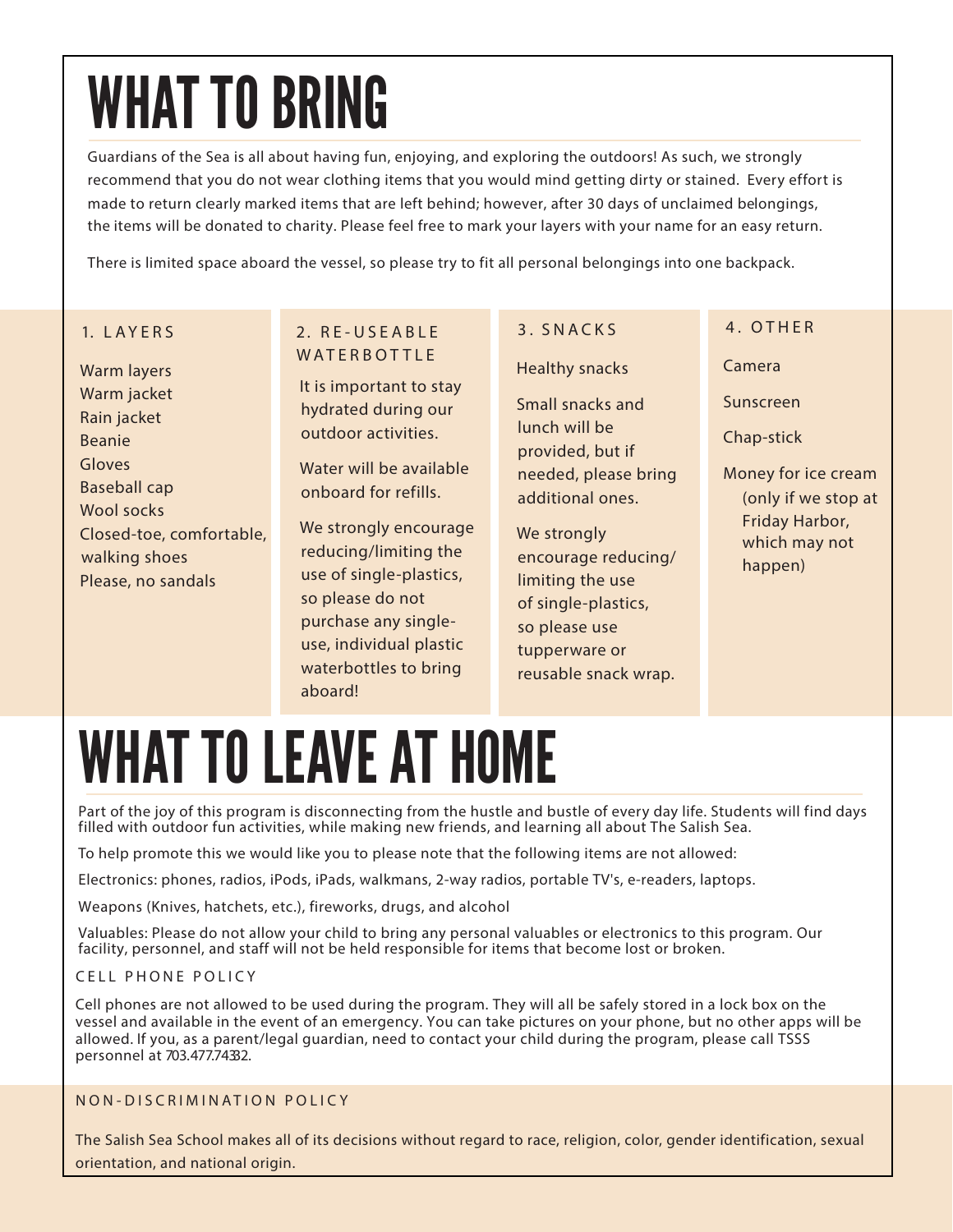

### Pick-up and drop-off will be at Seafarer's Park (601 Seafarers Way, Anacortes, WA 98221), right next to Cap Sante Marina.

This location is subject to change based on weather, fog, and/or water conditions. We may also meet at Washington Park, the Ferry Terminal, or elsewhere. Please ensure we have the correct cell phone contact info so we can notify you no later than 7 AM of the day of the program.



#### **MEETING LOCATION: SEAFARER'S PARK**

601 Seafarers Way, Anacortes, WA 98221